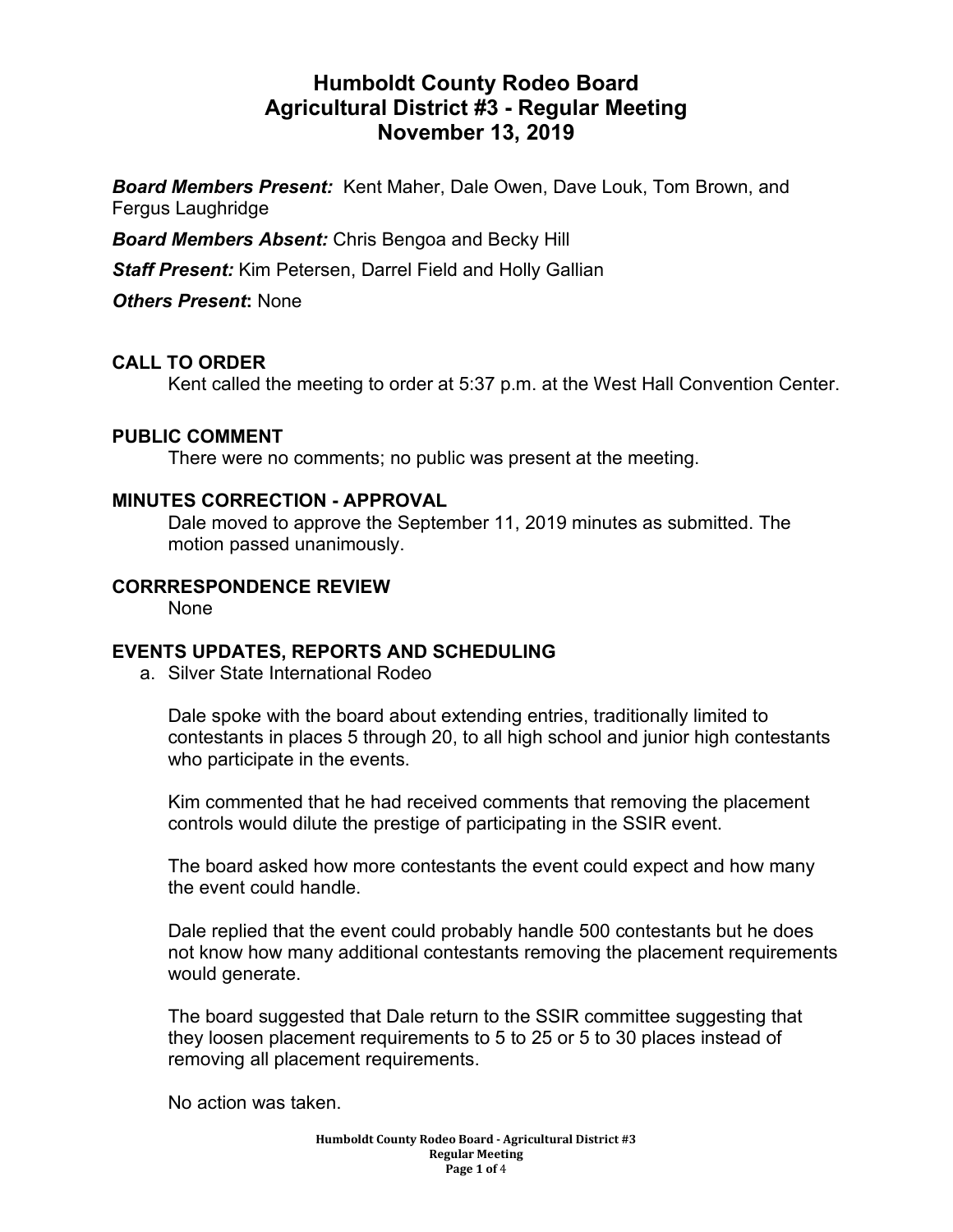i. Request to reimburse SSIR for their purchase of Priefert roping chute

Dale submitted a request to the board to reimburse SSIR for their purchase of a new Priefert Roping Chute purchased during the recent SSIR event.

Dale offered to split the cost of the chute with the board.

Kim comments that the new chute is needed at the Events Complex since the old one no longer functions correctly.

Tom moved to purchase the Preifert roping chute for the full amount of \$2945.24 from SSIR.

The motion passed unanimously with Dale abstaining due to his position as president in the SSIR organization.

- b. Ranch Hand Rodeo
	- i. Ranch Hand of the year

The board discussed honoring more than one person per year. Members are encouraged to think about the option.

Tom moved to honor Ross Zimmerman as Ranch Hand of the Year 2020 contingent on him accepting the honor.

The motion passed unanimously.

c. Tri-County Fair

Holly and Darrel presented reports summarizing the 2019 Tri-County Fair and Rodeo.

Holly's rodeo report shows total ticket revenue of \$8,864.00 which is down from \$11,562.00 in 2018. She notes that many more people took advantage of presale discounts than in 2018. The report also shows that the rodeo was able to reimburse \$3500.00 of \$15,000.00 WCVA underwriting.

Darrel reports that the fair made \$7,350.61 due to decreased spending on a large Sunday event and an additional \$5,000.00 in Agriculture District #3 funding.

Additional reports show the following:

Carnival revenue was up slightly from \$7,519.00 in 2018 to \$8,086.00 in 2019. Food vendor revenue was down to \$58,662.61 in 2019 from \$70,392.11 in 2018. Competitive exhibit entries were up from 813 in 2018 to 937 in 2019 due to increased entries in photography, quilting and fine arts categories.

No action was taken.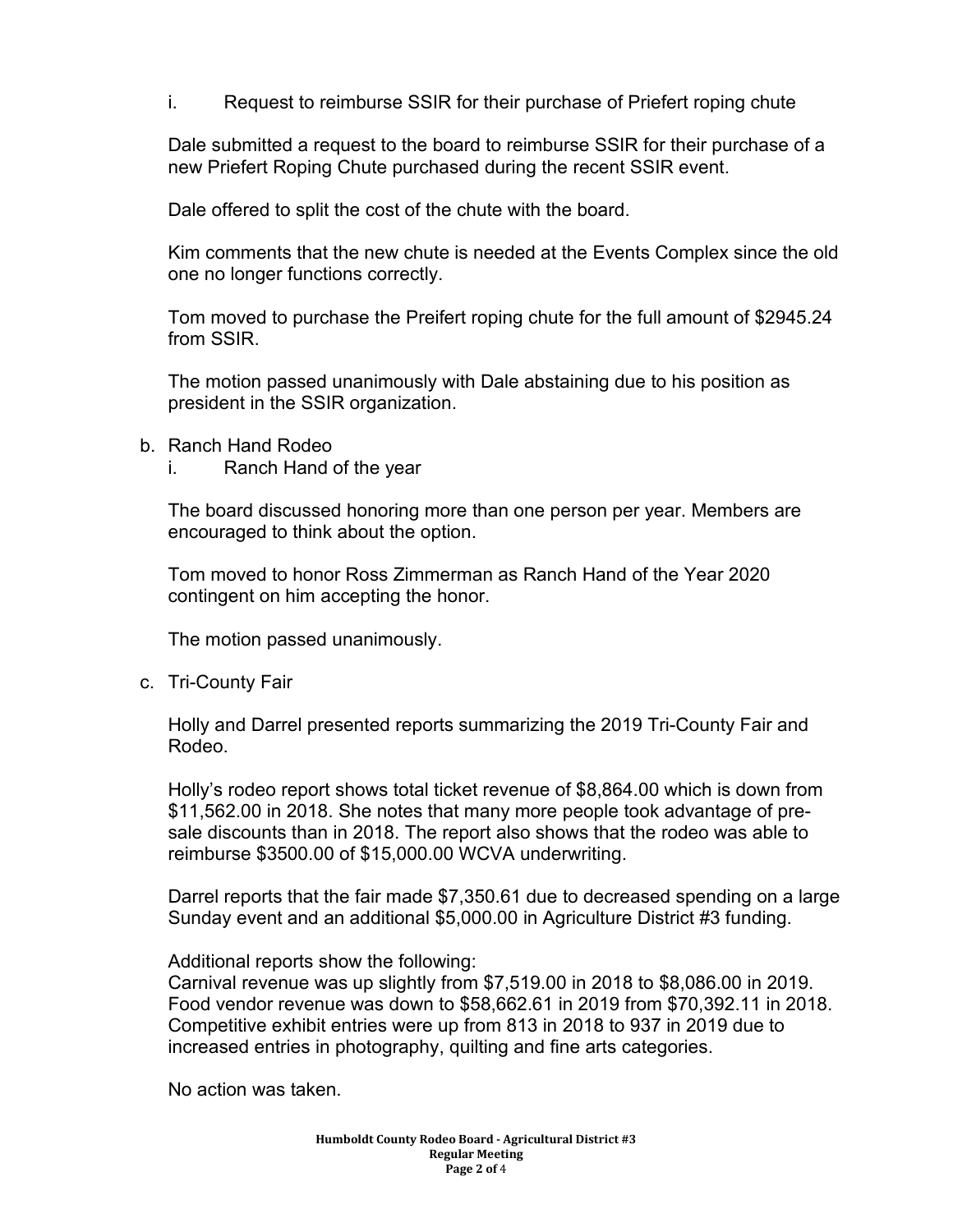## **2019 - 2020 BUDGET REVIEW – MODIFICATION**

Kim presented the updated budget for review.

Kim notes that at 30% elapsed time the budget numbers are in-line except for the services and supplies account which is slightly above 58% due to a repair bill for our small well which went down just before the fair and repairs on heating & cooling in the exhibit hall.

No action was taken.

#### **WINNEMUCCA EVENTS COMPLEX (WEC)**

a. Request to purchase a new skid steer for use on the fairgrounds.

Kim reports that with the loss of the old skid steer discussed at the last meeting, a new one is required to maintain basic services at the events complex. While the item was not in the original capital expenditures budget we do have funds available at this time. He notes that we may need to forgo other capital projects in the current budget cycle.

Kim presented the low bid from Carter Agri Systems of \$33,522.00 for a new skid steer compatible with our current implements.

Tom moved to accept the bid and purchase the skid steer for \$33,522.00 contingent on County approval.

The motion passed unanimously.

b. Review of proposals and award of contract for the 2019 WEC gravel parking lot project.

Kim presented a bid from HE Hunewill Construction Co. Inc. of \$99,682.00 to grade, level and gravel the two parking lots to the east and south, respectively, of the Indoor Event Center.

Kim notes that at the recent WSSRA event all paved lots were full, a trend we see at all our major events. He notes that additional parking is required to maintain basic services at the events complex.

Tom moved to accept the bid from HE Hunewill contingent of County approval.

The motion passed unanimously.

## **VOUCHERS – EXPENDITURES APPROVAL**

Fergus moved to approve the outstanding vouchers consisting of:

**Humboldt County Rodeo Board - Agricultural District #3 Regular Meeting Page 3 of** 4